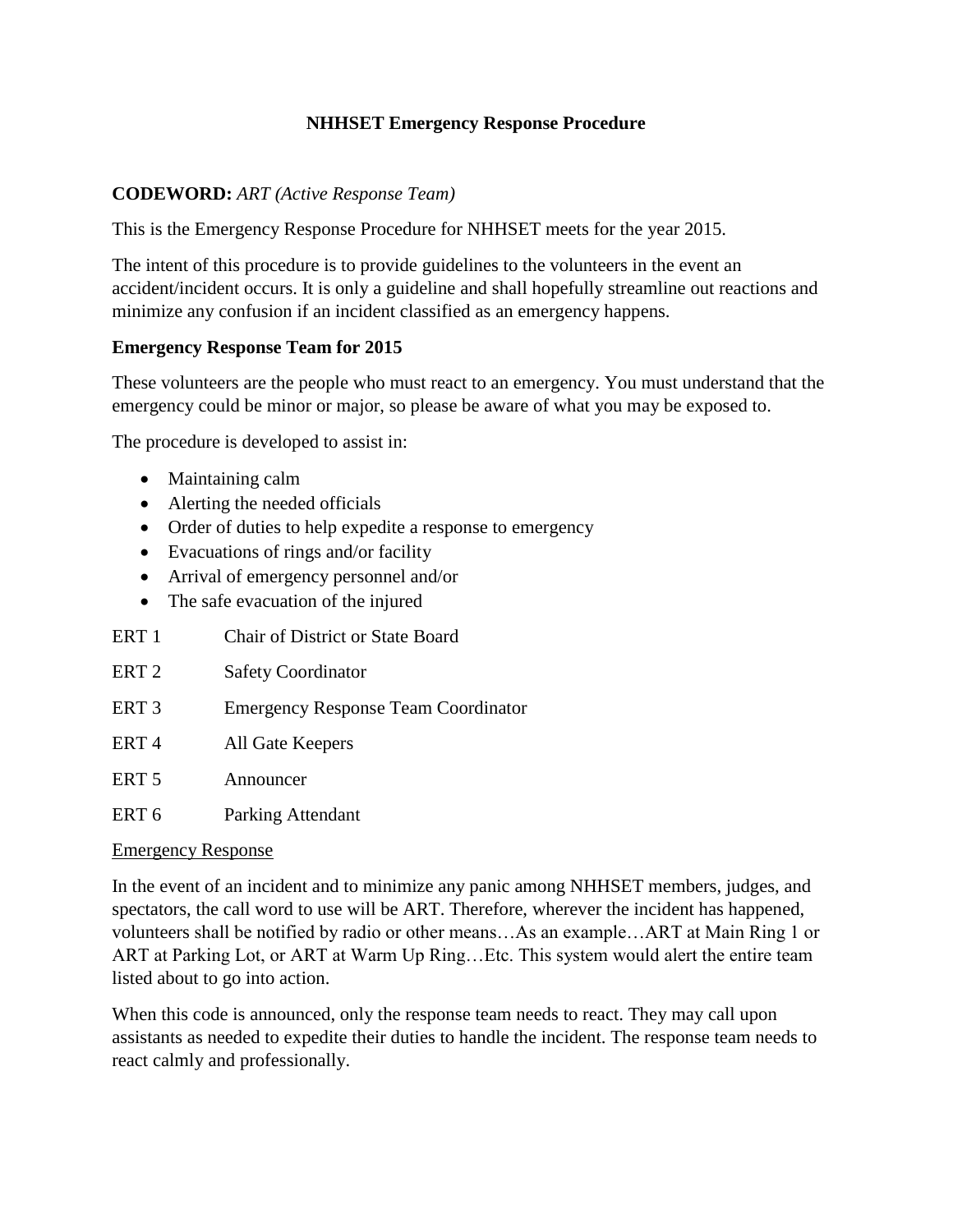When any incident happens **inside** the ring, and riders in that ring will dismount quickly and quietly leave the ring. **ERT 1** shall immediately be informed of any incident, no matter how small, and needs to get to the scene ASAP to offer assistance then the emergency team has been activated.

**ERT 1** shall be responsible for contacting Fire, Ambulance, Police, and/or Vet.

**ERT 1 and ERT 2** shall interview witnesses and fill out and file any necessary paperwork for NHHSET and/or Police as well as contact facility owners.

**ERT 2** shall be responsible for bringing a tarp, NHHSET incident forms and any other safety materials necessary for a show.

**ERT 3** shall be responsible for tending to any needs of the injured.

**ERT 4** shall open the gate, move spectators away from any exiting riders, and keep the alleyway open for emergency responders and/or provide assistance erecting any protective tarps that may be needed to shield the injured horse or rider from public view.

**ERT 5** shall immediately alert all spectators to move from the scene and will redirect them to another area, such as the other competition ring, the food booth, or anything to catch their attention to protect the privacy of the injured.

**ERT 6** shall immediately clear the driveway and parking lot for any emergency vehicles required to answer the incident and greet and direct emergency vehicles where they are. They should advise vehicles to turn off sirens upon arriving at the show grounds.

Materials needed for emergency response procedure:

- An appointed safety coordinator (ERT 2) trained on the use of NHHSET form and be very familiar with this procedure
- Accident and Incident report forms found at the end of the rulebook
- Phone numbers for local Police, Fire Department, Ambulance, Service/Hospital, Vet, Farrier (if desired), and Facility owner easily accessible for ERT 1 and ERT 2. Make sure your safety coordinator has notified the local authorities of the show dates in advance
- ERT 3/First Aid responder on site either volunteer from within or hired by the district for the show
- Enough walkie-talkies for all members of ART
- Tarps for screening off an accident site
- Access up to and into every ring large enough for an emergency vehicle
- A tractor available to tow away am injured animal if necessary (contact facility owners)

## **Types of Incidents**

# **MOTOR VEHICLE WITH NO BODILY HARM**

This type of incident should be handled by the local police department only. Most everyone has insurance and the professional staff at the Police Department know the information they need.